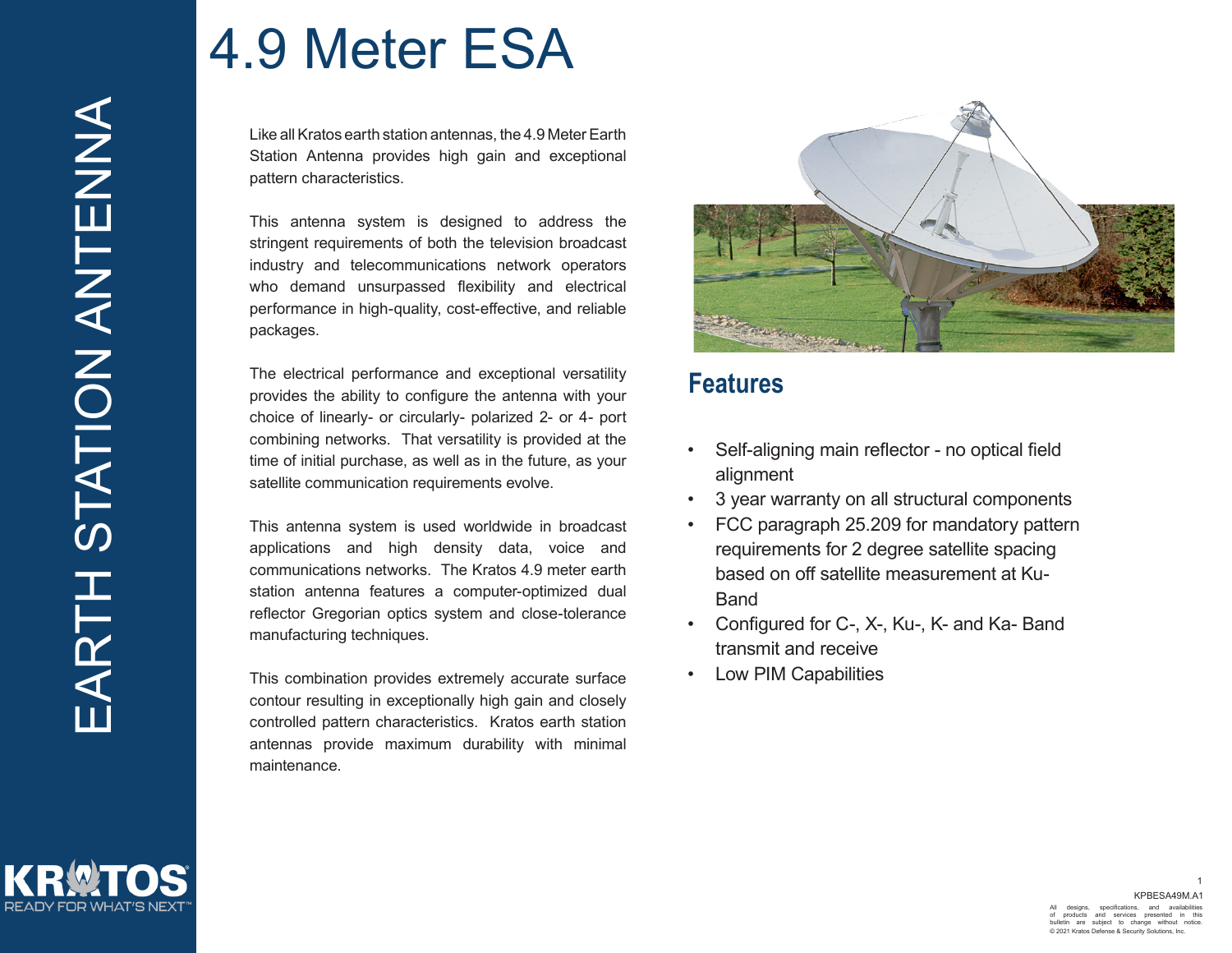**READY FOR WHAT'S NEXT** 

# 4.9 Meter ESA

| Reflector           | Aluminum painted with highly diffusive white<br>paint                                                                                                                          |
|---------------------|--------------------------------------------------------------------------------------------------------------------------------------------------------------------------------|
| <b>Ground Mount</b> | Hot-dipped galvanized steel, per ASTM-A123<br>for structural steel.                                                                                                            |
| Hardware            | Sizes $\leq$ 3/8 in (9.5mm), stainless steel,<br>passivated per MIL-F-14072-E300<br>Sizes ≥ 3/8 in (9.5mm), hot-dipped galvanized<br>stainless steel, passivated per ASTM-A123 |

#### **Environmental Performances**

| <b>Operating Temperature</b>  | -40 $\degree$ to 52 $\degree$ C (-40 $\degree$ to 125 $\degree$ F)                                                                 |  |  |  |  |
|-------------------------------|------------------------------------------------------------------------------------------------------------------------------------|--|--|--|--|
|                               |                                                                                                                                    |  |  |  |  |
| Seismic (Earthquake)          | 1 G Vertical and Horizontal acceleration.<br>Equivalent to a Richter Magnitude 8.3, and<br>Grade 11 on the modified Mercalli Scale |  |  |  |  |
|                               |                                                                                                                                    |  |  |  |  |
| <b>Operational Winds</b>      | 45 mph (72 km/h) Gusts to 65 mph (105 km/h)                                                                                        |  |  |  |  |
| <b>Survival Winds</b>         | 125 mph (200 km/h) in any position of<br>operation                                                                                 |  |  |  |  |
|                               |                                                                                                                                    |  |  |  |  |
| Rain                          | 4 in (102 mm) per hour                                                                                                             |  |  |  |  |
|                               |                                                                                                                                    |  |  |  |  |
| <b>Solar Radiation</b>        | 360 BTU/hr/ft <sup>2</sup> (1135 Watts/m <sup>2)</sup>                                                                             |  |  |  |  |
|                               |                                                                                                                                    |  |  |  |  |
| <b>Relative Humidity</b>      | 100%                                                                                                                               |  |  |  |  |
|                               |                                                                                                                                    |  |  |  |  |
| Shock and Vibration           | As encountered by commercial Air, Rail and<br>Truck shipment.                                                                      |  |  |  |  |
|                               |                                                                                                                                    |  |  |  |  |
| <b>Atmospheric Conditions</b> | As encountered by Moderately Corrosive<br>Coastal and Industrial Areas                                                             |  |  |  |  |

### **Design Standards Mechanical Performances**

The 4.9m Antenna mechanical general specifications and performances are listed in below table. Additional information, dimensions and layout may be provided by Kratos on a case-by-case basis.

| <b>Optics Type</b>        | Dual Reflector Gregorian         |
|---------------------------|----------------------------------|
| <b>Reflector Material</b> | <b>Precision-Formed Aluminum</b> |
| <b>Reflector Segments</b> | 12                               |
| Mount Type                | El over Az, Pedestal Mount       |
|                           |                                  |

| Antenna Pointing Range, Coarse/(Continuous) |                                 |  |  |  |
|---------------------------------------------|---------------------------------|--|--|--|
| Elevation:                                  | $0 - 90^\circ (90^\circ)$       |  |  |  |
| Azimuth:                                    | $360^{\circ}$ (120 $^{\circ}$ ) |  |  |  |
| Polarization                                | (180°)                          |  |  |  |
|                                             |                                 |  |  |  |

| <b>Hub/Enclosure Dimensions</b> |              |
|---------------------------------|--------------|
| Diameter                        | 1.32m(52 in) |
| Depth                           | 0.81m(32 in) |

### **Shipping Information**

| <b>Packing Options</b>                                                                              |                    |
|-----------------------------------------------------------------------------------------------------|--------------------|
| <b>Standard Commercial Domestic Pack</b>                                                            | Included           |
| Ocean Export Pack - For non-containerized,<br>packed for seal against salt water spray              | <b>OCEANSHP-MD</b> |
| Air Export Pack - For freighter aircraft shipments.<br>Lower deck AirPack requires specialized bids | AIR EXPORT PACK-MD |
| <b>Container Packaging</b>                                                                          | CNTPCK-MD          |
| <b>Required Shipping Container</b>                                                                  |                    |
| Standard 20 ft land/sea container                                                                   | Quantity 1         |

Shipping container information is given for basic configuration and may vary depending on the selected options, please contact Kratos for specific container loading plan.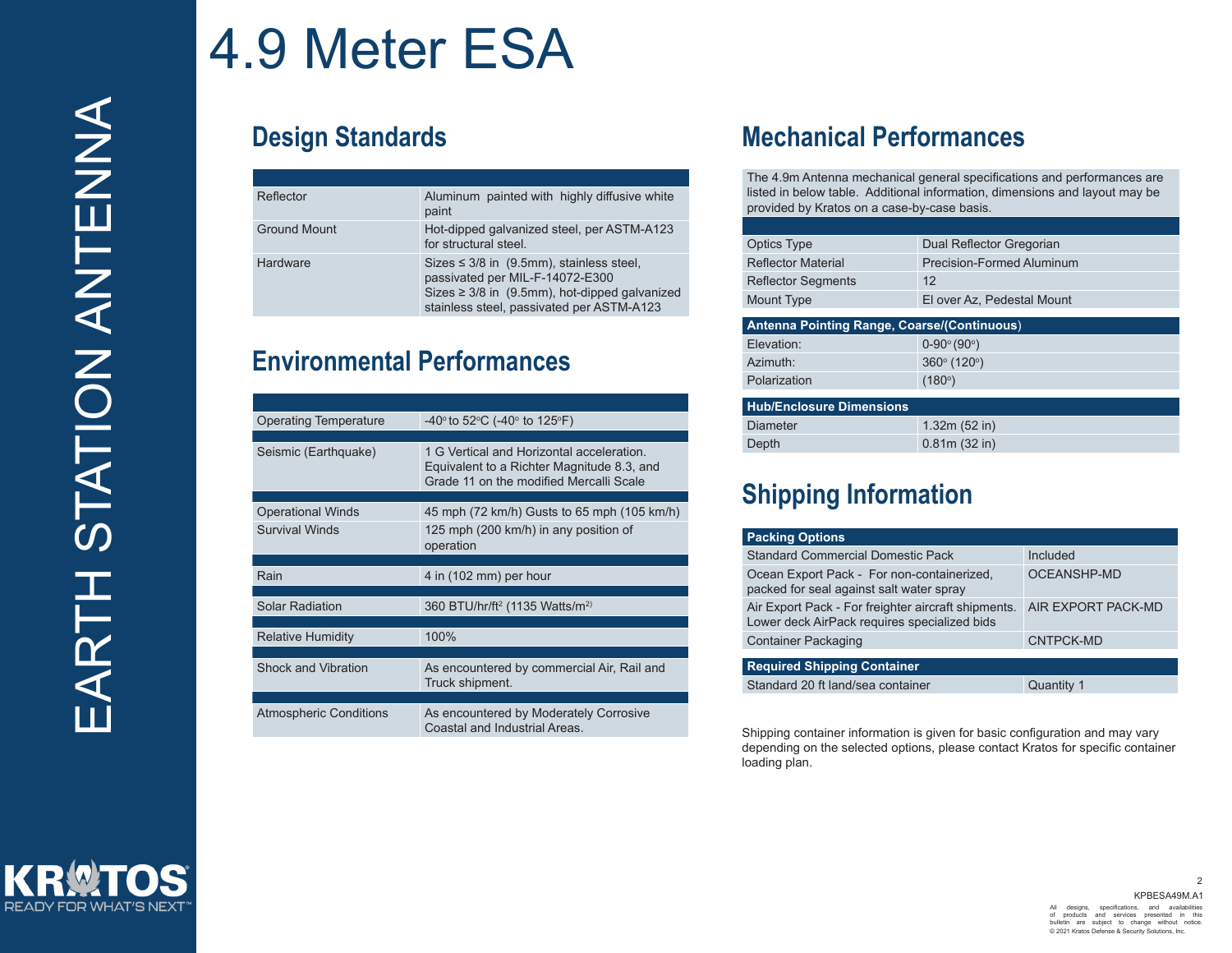KR

**READY FOR WHAT'S NEXT** 

### 4.9 Meter ESA

#### **Dimensional Drawings**



 KPBESA49M.A1 All designs, specifications, and availabilities of products and services presented in this bulletin are subject to change without notice. © 2021 Kratos Defense & Security Solutions, Inc.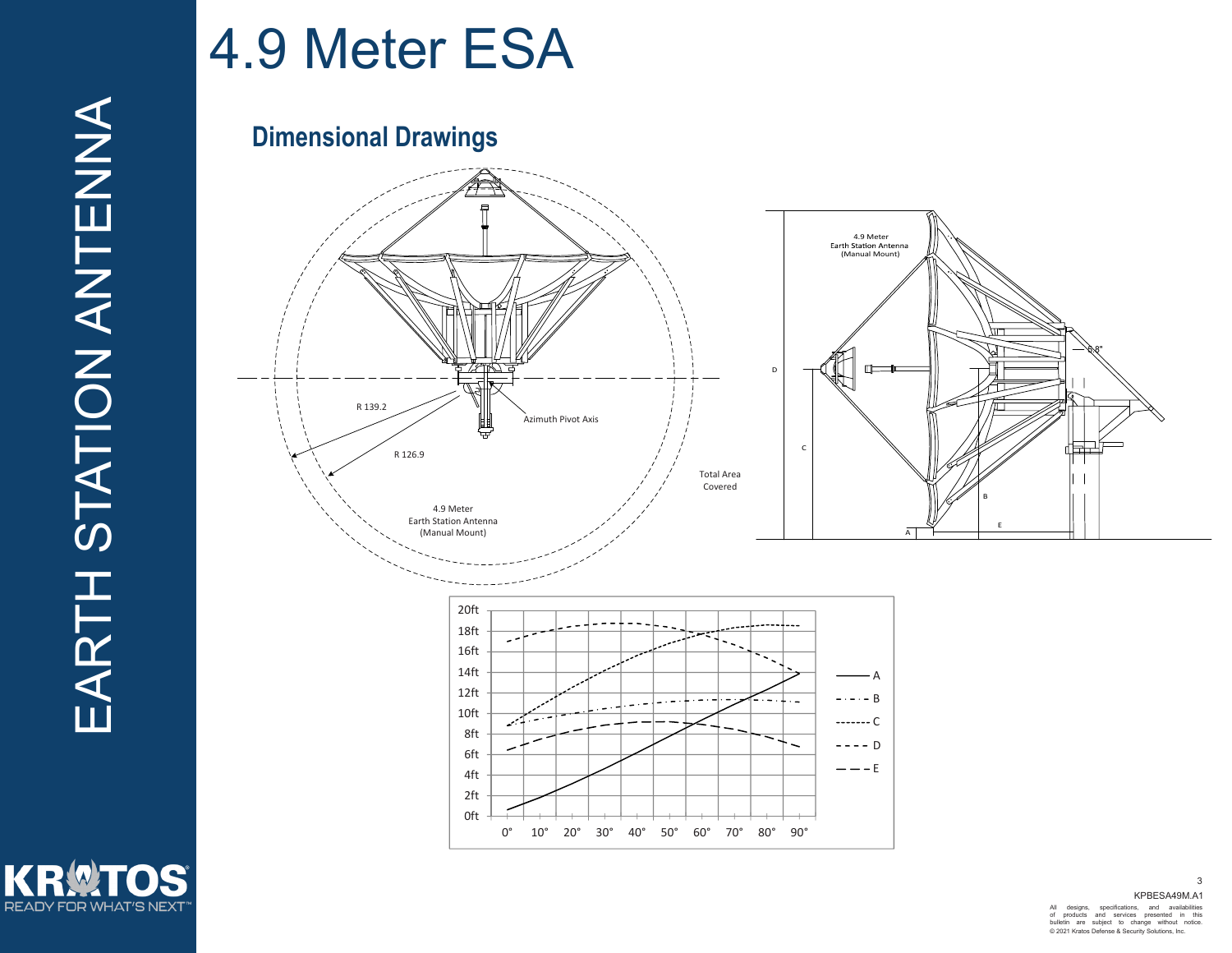**READY FOR WHAT'S NEXT** 

### 4.9 Meter ESA

### **Typical Foundation Design**



### **Typical Foundation Information**



Foundation information are provided in bulletin 237636, please contact Kratos.

| Soil Bearing Capacity,                   | 2000 lb/ft <sup>2</sup> (9770 kg/m <sup>2</sup> )                                 |
|------------------------------------------|-----------------------------------------------------------------------------------|
| Reinforcing Steel,                       | 821 lbs (372 kg)                                                                  |
| <b>Concrete Compressive</b><br>Strength, | 3000 psi (211 kg/cm <sup>2</sup> )                                                |
| Foundation Size:                         | (for specific standard soil and typical design)                                   |
| Length                                   | 12 ft $(3.66 \text{ m})$                                                          |
| Width                                    | 12 ft $(3.66 \text{ m})$                                                          |
| Depth                                    | 1.5 ft $(0.45 \text{ m})$                                                         |
| Concrete Volume                          | $8 \text{ yd}^3 (6.1 \text{ m}^3)$                                                |
|                                          | NOTE: Other typical foundation designs are available. Soil borings and foundation |

analysis should be performed by a qualified civil engineer.

 KPBESA49M.A1 All designs, specifications, and availabilities of products and services presented in this bulletin are subject to change without notice. © 2021 Kratos Defense & Security Solutions, Inc.

4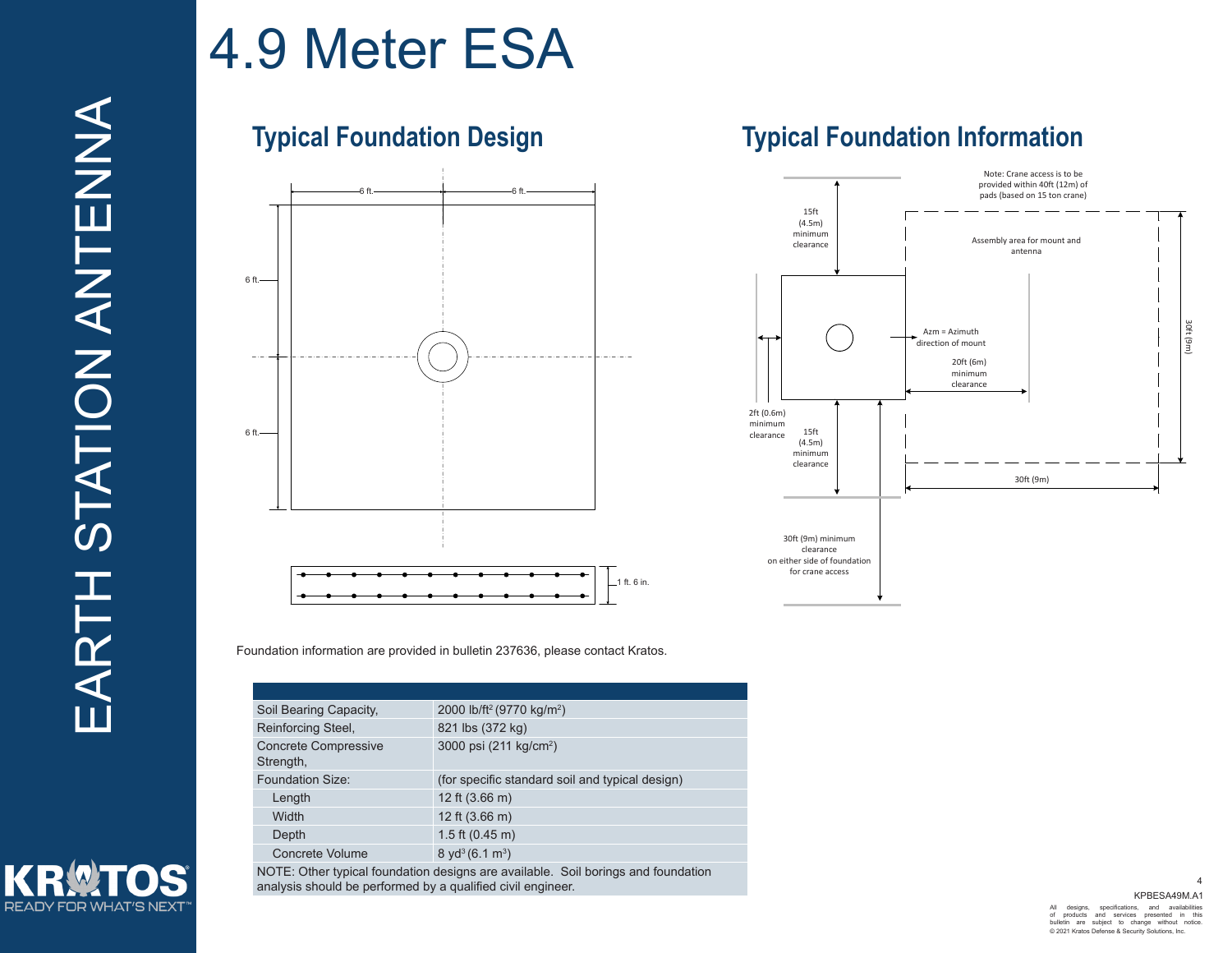#### **Antenna Configurations**

| <b>Earth Station Antennas</b>                 |                 |  |  |  |
|-----------------------------------------------|-----------------|--|--|--|
| <b>Manual Pedestal Mount.</b>                 | ES49-1          |  |  |  |
| Motorizable Mount without Az/EI Jackscrews.   | <b>ES49MP-1</b> |  |  |  |
| Motorizable Mount with Az/EI Jackscrews.      | ES49MPJ-1       |  |  |  |
| <b>Ka Band Earth Station Antennas</b>         |                 |  |  |  |
| Manual Pedestal Mount                         | <b>ES49KA-1</b> |  |  |  |
| Motorizable Mount without Az/EI Jackscrews.   | ES49KAMP-1      |  |  |  |
| Motorizable Mount with Az/EI Jackscrews.      | ES49KAMPJ-1     |  |  |  |
| <b>Low PIM Earth Station Antennas</b>         |                 |  |  |  |
| Manual Pedestal Mount                         | ES49-LP-1       |  |  |  |
| Motorizable Mount without Az/EI Jackscrews.   | ES49MP-LP-1     |  |  |  |
| Motorizable Mount with Az/EI Jackscrews.      | ES49MPJ-LP-1    |  |  |  |
| <b>Ka Band Low PIM Earth Station Antennas</b> |                 |  |  |  |
| Manual Pedestal Mount.                        | ES49KA-LP-1     |  |  |  |
| Motorizable Mount without Az/EI Jackscrews.   | ES49KAMP-LP-1   |  |  |  |
| Motorizable Mount with Az/EI Jackscrews.      | ES49KAMPJ-LP-1  |  |  |  |

Antenna controller and motorization are detailed in specific bulletins, please contact Kratos.

KRW **READY FOR WHAT'S NEXT**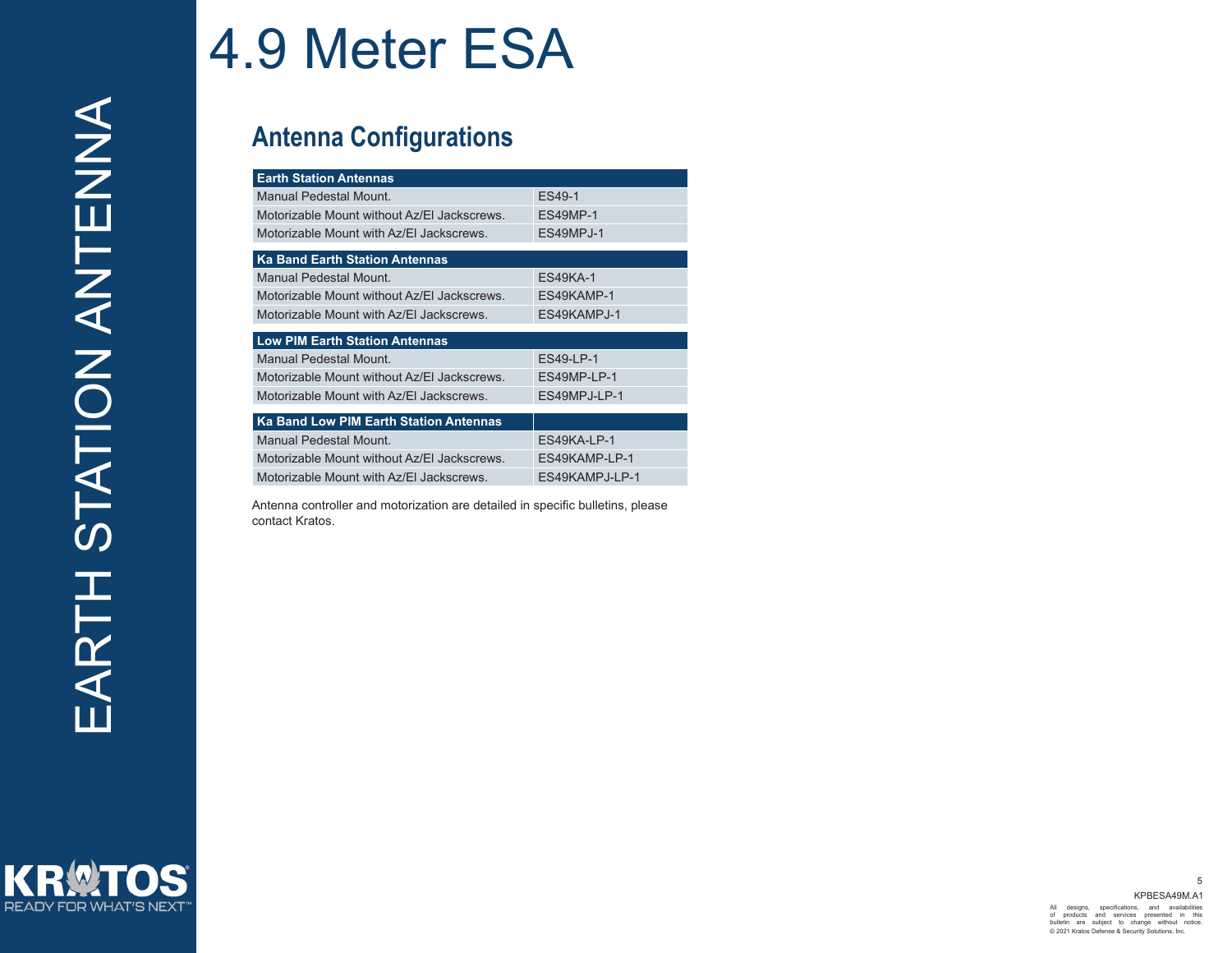### **Motor Drive Speed Summary**

|              | <b>Variable</b> |              |  |  |  |  |
|--------------|-----------------|--------------|--|--|--|--|
| Azimuth      | $0.05\%$        | $0.5\%$      |  |  |  |  |
| Elevation    | $0.05\%$        | $0.5\%$      |  |  |  |  |
| Polarization |                 | $1°\sqrt{s}$ |  |  |  |  |

### **Motorization**

One motorization system is available for this antenna: the NGC tracking system that can support Steptrack, Smartrack and Ephemeris orbital tracking. The NGC-IDU controller can also operate the Sub-Reflector tracking system SRT-2-49, 2 axis Control Sub-Reflector Carriage, required for Ka application.

| <b>Motor Kit</b>                                               |                      |  |  |
|----------------------------------------------------------------|----------------------|--|--|
| Azimuth/Elevation Motor Kit                                    | NGC-MK5              |  |  |
| Azimuth/Elevation Motor Kit, High Accuracy                     | NGC-MK5KA            |  |  |
| <b>SRT Kit</b>                                                 |                      |  |  |
| 2 axis Control Sub-Reflector Carriage                          | <b>SRT-2-49</b>      |  |  |
| <b>Polarization Drive Kit (DC Step Motors)</b>                 |                      |  |  |
| Standard Temperature (> -20°C)                                 | NGC-PK9DRA           |  |  |
| Low Temperature operation $(< -20^{\circ}C)$                   | NGC-PK9DRA-LO        |  |  |
| <b>Outdoor Unit Controller (Tracking)</b>                      |                      |  |  |
| Power 200 - 230 VAC, 3 Phase 50/60 Hz                          | NGC-ODU-208-3        |  |  |
| Power 380 - 460 VAC, 3 Phase 50/60 Hz                          | <b>NGC-ODU-380-3</b> |  |  |
| Power 200 - 230 VAC, 3 Phase 50/60 Hz,<br><b>High Accuracy</b> | NGC-ODU-208-3-HA     |  |  |
| Power 380 - 460 VAC, 3 Phase 50/60 Hz,<br><b>High Accuracy</b> | NGC-ODU-380-3-HA     |  |  |
| NGC OUTDOOR INTERFACE FOR SRT                                  | NGC-ODU-SRT          |  |  |

Antenna controller, motorization and options are detailed in specific bulletins, please contact Kratos. Antenna controller, motorization and options are detailed in specific bulletins,

#### **Motorization and NGC Options**

| <b>Indoor</b>  |                                                                 |
|----------------|-----------------------------------------------------------------|
| NGC-IDU        | NGC Rack Mounted Antenna Controller W/LCD<br><b>Touch Panel</b> |
| <b>NGC-001</b> | NGC-IDU Analog Telephone Modem                                  |
| <b>NGC-002</b> | NGC-IDU Spectrum Analyzer Card, Analog                          |
| <b>NGC-003</b> | <b>NGC-IDU DVB Receiver Card</b>                                |
| NGC-004-02     | NGC IDU, L-Band Internal Beacon Receiver                        |
| <b>NGC-006</b> | <b>NGC-IDU Emergency Stop Button</b>                            |
| <b>NGC-007</b> | NGC-IDU 10 Mhz Reference Source                                 |
| <b>NGC-008</b> | <b>NGC-IDU Redundant Power Supply</b>                           |
| <b>NGC-009</b> | <b>NGC-IDU Rack Slides</b>                                      |
| <b>NGC-101</b> | <b>NGC-IDU Step Tracking Software</b>                           |
| <b>NGC-102</b> | <b>NGC-IDU Smartrack Software</b>                               |
| <b>NGC-103</b> | <b>NGC-IDU Predictive Track Software</b>                        |
| <b>NGC-104</b> | NGC-IDU Full Tracking Capability Software                       |
| <b>NGC-106</b> | NGC-IDU Remote Access Software Package                          |
| <b>NGC-107</b> | NGC-IDU Spectrum Analyzer Enhanced User<br>Interface            |
| <b>NGC-108</b> | <b>Receive Pattern Test Tool</b>                                |
| <b>NGC-109</b> | <b>Redundancy Control Software</b>                              |
| <b>NGC-111</b> | Sand/Dust Deviator Feature                                      |
| <b>NGC-119</b> | NGC High Availability System Redundancy Software                |
| <b>Outdoor</b> |                                                                 |
| <b>NGC-201</b> | NGC ODU Low Temperature Kit (-40 C)                             |
| <b>NGC-202</b> | NGC ODU High Temperature Kit (+60 C)                            |
| <b>NGC-205</b> | NGC ODU AC Polarization Drive Interface                         |
| <b>NGC-206</b> | <b>NGC Exterior Emergency Stop Button</b>                       |
| <b>NGC-207</b> | Pre Movement Alert Warning Light And Announcator                |
| <b>NGC-211</b> | Dual Path NGC Redundancy                                        |
| NGC-AESC       | <b>Environmental System Controller</b>                          |

please contact Kratos.



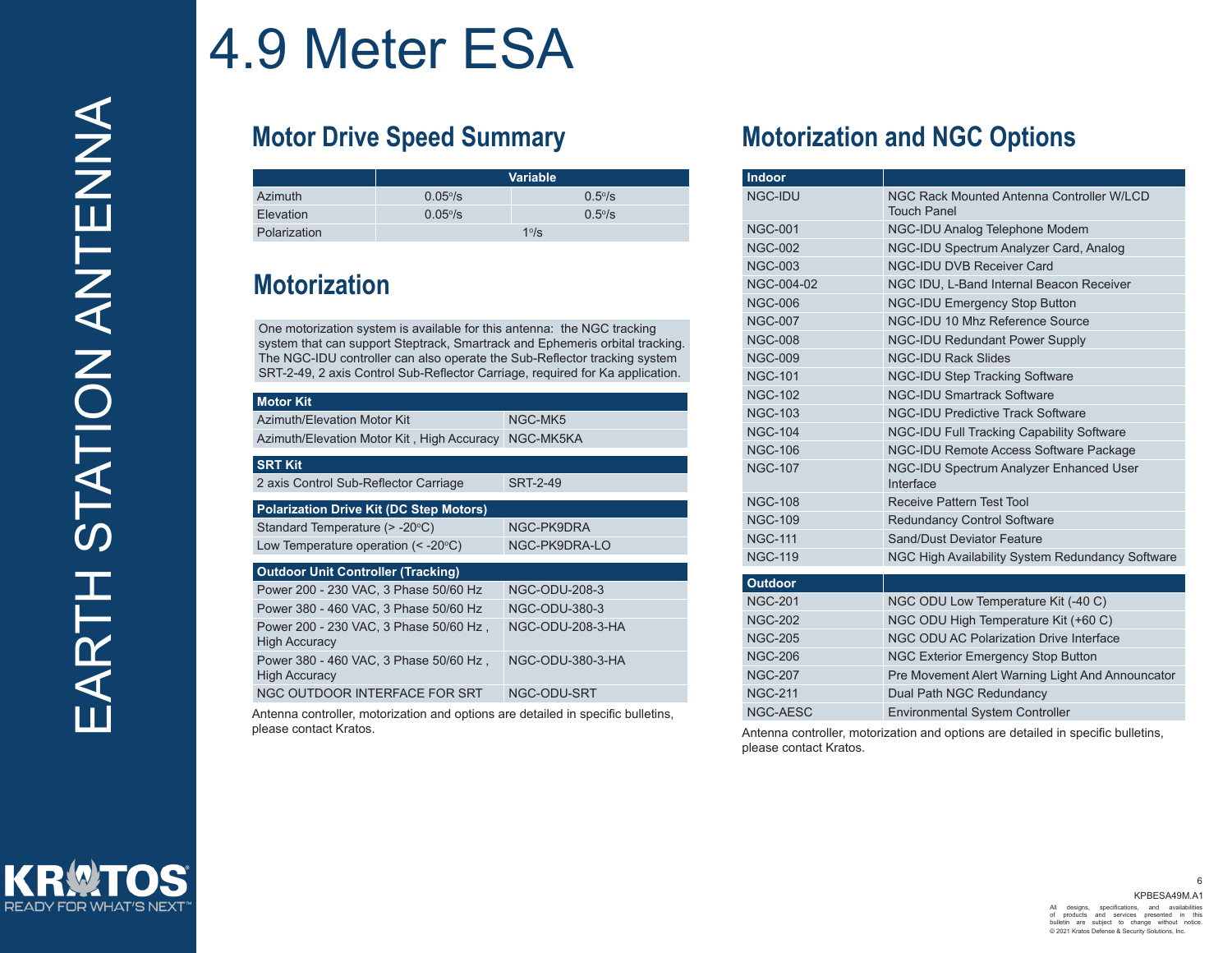### **Feed Matrix**

| <b>C-BAND FEED</b><br><b>SYSTEMS</b> | <b>PORT</b>    | ∣ Co-Pol | CP          | LP.      | RX 3.625 -<br>4.2 GHz | RX 3.4 -<br>4.2 GHz | RX 4.5 -<br>4.8 GHz | TX 5.850 -<br>6.425 GHz | <b>TX 5.850</b><br>-6.725 GHz | TX 5.725 - TX 6.725 -<br>6.725 GHz | 7.025 GHz |
|--------------------------------------|----------------|----------|-------------|----------|-----------------------|---------------------|---------------------|-------------------------|-------------------------------|------------------------------------|-----------|
| 2CLPNC-49                            | $\overline{2}$ | X        |             |          | X                     |                     |                     | X.                      |                               |                                    |           |
| 2CPNC-49-109                         | 2              |          | X           |          | X                     |                     |                     | X                       |                               |                                    |           |
| 2CPNCR-49-109                        | $\overline{2}$ |          | X           |          | $\times$              |                     |                     |                         |                               |                                    |           |
| 2CPWCR-49-120                        | 2              |          | $\mathbf x$ |          |                       | $\times$            |                     |                         |                               |                                    |           |
| 2LPNC-49                             | $\overline{2}$ |          |             | X        | $\times$              |                     |                     | X                       |                               |                                    |           |
| 2LPNCR-49                            | $\overline{2}$ |          |             | X        | $\times$              |                     |                     |                         |                               |                                    |           |
| 2LPUC-49                             | 2              |          |             | X        |                       |                     | X                   |                         |                               |                                    | X         |
| 2LPWC-49                             | $\overline{2}$ |          |             | X        |                       | $\times$            |                     |                         |                               | X                                  |           |
| 2LPWCR-49                            | 2              |          |             | X        |                       | $\times$            |                     |                         |                               |                                    |           |
| 4CPNC-49-206                         | $\overline{4}$ |          | $\times$    |          | $\times$              |                     |                     | X                       |                               |                                    |           |
| 4LPNC-49                             | $\overline{4}$ |          |             | $\times$ | $\times$              |                     |                     | X                       |                               |                                    |           |
| 4LPWWC-49                            | $\overline{4}$ |          |             | X        |                       | $\times$            |                     |                         |                               | $\times$                           |           |

| <b>X-BAND FEED</b><br><b>SYSTEMS</b> | <b>PORT</b> | CP | RX 7.25 -<br>7.75 GHz | TX 7.9 -<br>8.4 GHz |
|--------------------------------------|-------------|----|-----------------------|---------------------|
| 2CPX-49                              |             |    |                       |                     |
| 2CPXF-49-C5                          |             |    |                       |                     |

| Low PIM X- BAND<br><b>FEED SYSTEMS</b> | <b>PORT</b> | <b>CP</b> | RX 7.25 -<br>7.75 GHz | TX 7.9 -<br>8.4 GHz |
|----------------------------------------|-------------|-----------|-----------------------|---------------------|
| 2CPMX-49                               |             |           |                       |                     |

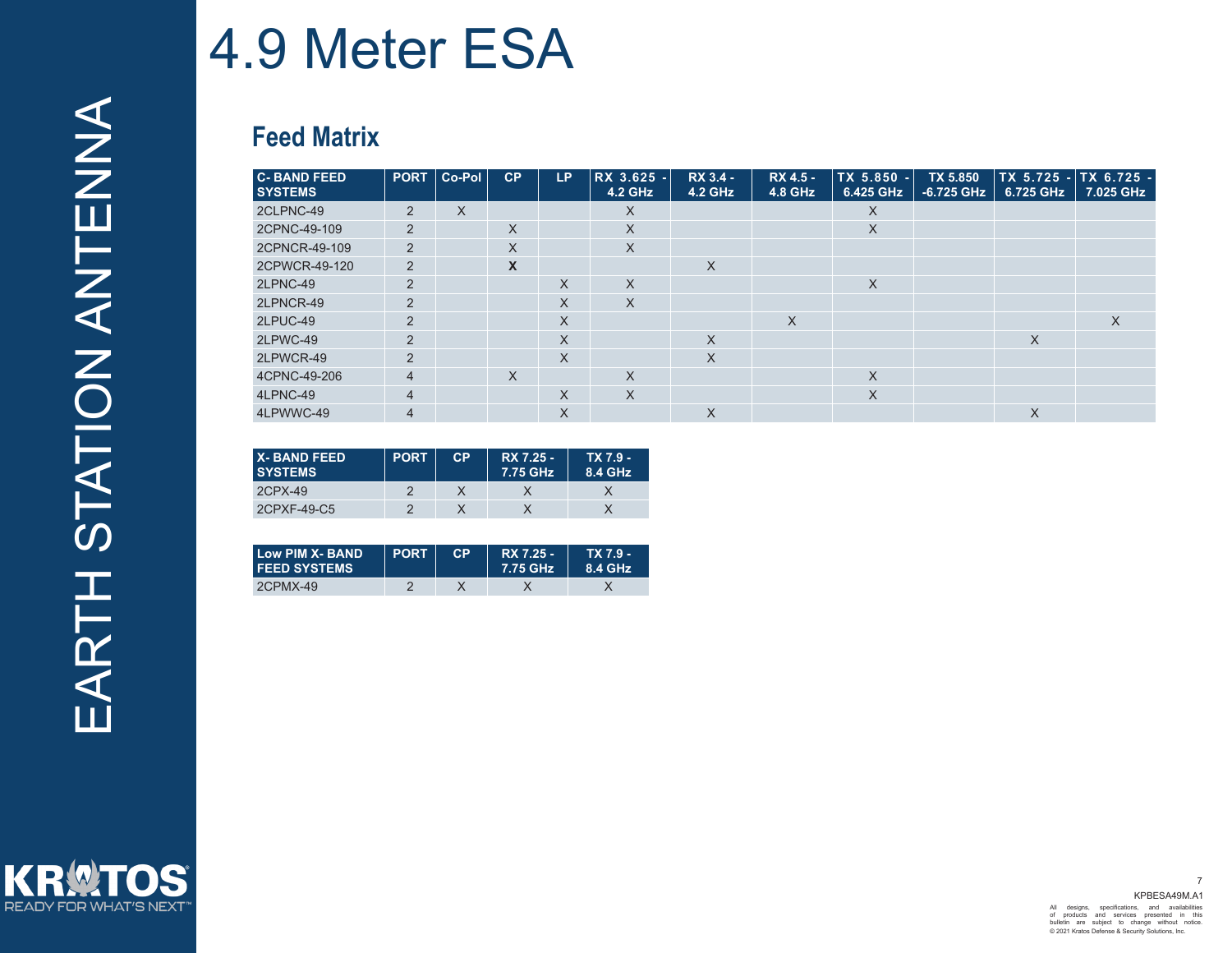#### **Feed Matrix (cont)**

| Ku-BAND FEED<br><b>SYSTEMS</b> | <b>PORT</b>    | LP. | RX 10.95 -<br>12.75 GHz | RX 10.7 -<br>12.75 GHz | <b>RX 10.7 -</b><br>11.7 GHz | TX 12.75-<br>13.25 GHz | TX 13.0 -<br>14.5 GHz | TX 13.75-<br>14.5 GHz | TX 13.75-<br>14.8 GHz |
|--------------------------------|----------------|-----|-------------------------|------------------------|------------------------------|------------------------|-----------------------|-----------------------|-----------------------|
| 2LPKU-49                       | 2              | X   |                         | v<br>$\lambda$         |                              |                        |                       |                       |                       |
| 2LPKUR-49-W                    | 2              | X   | X                       |                        |                              |                        |                       |                       |                       |
| 4LPKU-49-1                     | $\overline{4}$ | X   |                         | X                      |                              |                        |                       |                       |                       |
| 4LPKU-49-2                     | $\overline{4}$ | X   |                         |                        | X                            | X                      |                       |                       | $\lambda$             |
| 4LPKU-49-4                     | 4              | X   |                         | X                      |                              |                        | X                     |                       |                       |

| <b>K-BAND FEED</b><br><b>SYSTEMS</b> | <b>PORT</b> | I P | RX 10.7 -<br>12.75 GHz | TX 17.3 -<br>18.4 GHz |
|--------------------------------------|-------------|-----|------------------------|-----------------------|
| 2LPKK-49                             |             |     |                        |                       |
| 4LPKK-49                             |             |     |                        |                       |

| Ka-BAND FEED<br><b>SYSTEMS</b> | <b>PORT</b> | LP | <b>CP</b> | <b>RX 17.7-</b><br>21.20 GHz | RX 20.2 -<br>21.2 GHz | TX 27.50 -<br>31.00 GHz | TX 30.0 -<br>31.0 GHz |
|--------------------------------|-------------|----|-----------|------------------------------|-----------------------|-------------------------|-----------------------|
| 4CPMKA-49-206                  |             |    |           |                              |                       |                         |                       |
| 4CPWWKA-49                     | Δ           |    |           |                              |                       |                         |                       |
| 4LPWWKA-49                     | $\Lambda$   |    |           |                              |                       |                         |                       |

KR OS **READY FOR WHAT'S NEXT**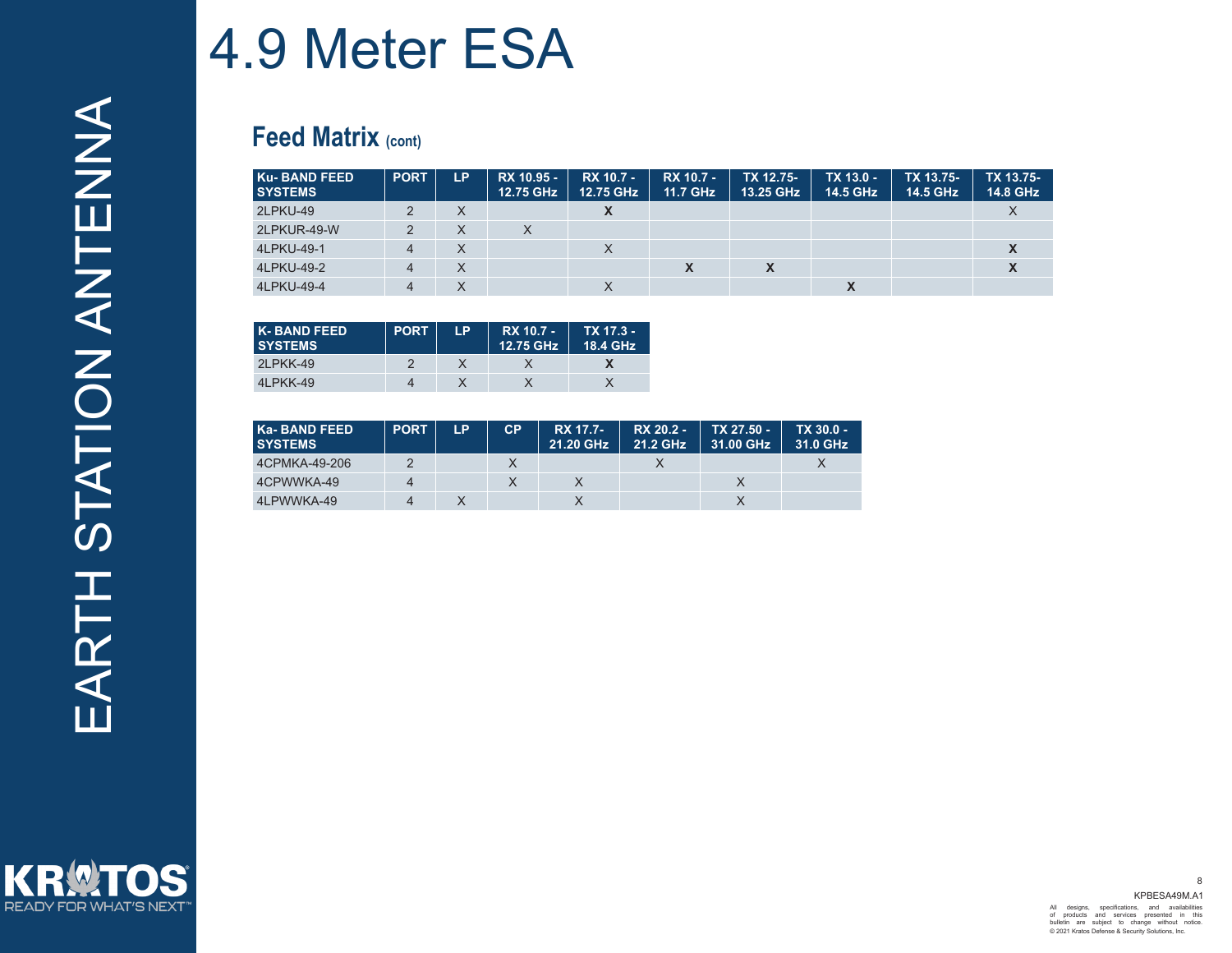### **Antenna Options and Spares**

| <b>Anchor Bolt and Template Kits Option</b>               |                                                                                                                                                                  |
|-----------------------------------------------------------|------------------------------------------------------------------------------------------------------------------------------------------------------------------|
| 302689                                                    | Anchor Bolt and Template Kits                                                                                                                                    |
| <b>Azimuth and Elevation Cross Axis Waveguide Options</b> |                                                                                                                                                                  |
| $XAPC-49$                                                 | C-Band Cross Axis and Polarization Axis<br>Waveguide Kit.                                                                                                        |
| XAPC-49-UPG                                               | C-Band Cross Axis and Polarization Axis<br>Waveguide Kit Upgrade. Upgrades XAPC-49<br>for use with 4-Port C-Band Feeds. Provides<br>Additional Wavequide Run.    |
| XAPKA-49                                                  | Ka-Band Cross Axis and Polarization Axis<br>Waveguide Kit                                                                                                        |
| XAPKA-49-UPG                                              | Ka-Band Cross Axis and Polarization<br>Axis Wavequide Kit Upgrade. Upgrades<br>XAPKA-49 for use with 4-port Ka-Band Feeds.<br>Provides Additional Wavequide Run. |
| XAPKK-49                                                  | K-Band cross Axis and Polarization Axis<br>Waveguide Kit.                                                                                                        |
| XAPKK-49-UPG                                              | K-Band Cross Axis and Polarization<br>Axis Waveguide Kit Upgrade. Upgrades<br>XAPKK-49 for use with 4-port K-Band Feeds.                                         |
| XAPKU-49                                                  | Ku-Band Cross Axis and Polarization Axis<br>Waveguide Kit. Single run for 2-Port Ku-Band<br>Feeds                                                                |
| XAPKU-49-UPG                                              | Ku-Band Cross Axis and Polarization<br>Axis Waveguide Kit Upgrade. Upgrades<br>XAPKU-49 for use with 4-Port Ku-Band<br>Feeds. Provides Additional Waveguide Run. |
| <b>Heating Options</b>                                    |                                                                                                                                                                  |
| <b>FH49C</b>                                              | C-Band Feed Heater Kit                                                                                                                                           |
| FH49KA                                                    | Ka-Band Feed Heater                                                                                                                                              |
| FH49KU-K                                                  | Ku and K-Band Feed Heater                                                                                                                                        |

WEC49R-208-100 Electric Hot Air De-Ice System, 208 VAC, 3

WEC49R-380-100 Electric Hot Air De-Ice System, 380 VAC, 3

Phase (not for Ka band)

Phase (not for Ka band)

| <b>Hub Equipment Options</b>       |                                                       |
|------------------------------------|-------------------------------------------------------|
| EMRGYLT-115                        | Emergency Hub Light Kit, 115 VAC                      |
| EMRGYLT-230                        | Emergency Hub Light Kit, 230 VAC                      |
| FV65-115                           | Fan and Vent Kit, 115 VAC                             |
| FV65-220                           | Fan and Vent Kit. 230 VAC                             |
| HUBHTR-230                         | Antenna Hub Heater, 230 VAC                           |
| <b>HUBLCNTR-115/240</b>            | Hub Power Center, 115/240 VAC                         |
| HUBLCNTR-230                       | Hub Power Center, 230 VAC                             |
| HUBLT-115                          | Hub Light Kit, 115 VAC                                |
| HUBLT-230                          | Hub Light Kit, 230 VAC                                |
| <b>Safety Options</b>              |                                                       |
| <b>ANTGND-5</b>                    | Foundation Installed Grounding Kit                    |
| LRK9                               | Lightning Rod Kit                                     |
| <b>OBWRNLT-UNV</b>                 | Obstruction Warning Light Kit                         |
|                                    |                                                       |
| <b>Other Options</b>               |                                                       |
| 221196                             | Azimuth or Elevation Handwheel Kit (2)<br>required)   |
| 209906                             | Lubrication and Maintenance Kit                       |
| BRNG-49-KU                         | Guard. Feed Window Ku-band                            |
| FTST                               | <b>Feed System Testing</b>                            |
| <b>TK-MAN-SML</b>                  | <b>Tool Kit. Small Manual Antennas</b>                |
| TK-MOT-SML                         | Tool Kit, Small Motorized Antennas                    |
| <b>Environment Systems Options</b> |                                                       |
| PDKA-49-208                        | Precipitation Deviator Ka-band, 208 VAC, 3<br>Phase   |
| PDKA-49-380                        | Precipitation Deviator Ka-band, 380 VAC, 3<br>Phase   |
| PDKU-49-208                        | Precipitation Deviator Ku-K-band, 208 VAC, 3<br>Phase |
| PDKU-49-380                        | Precipitation Deviator Ku-K-band, 380 VAC, 3<br>Phase |
|                                    |                                                       |

READY FOR WHAT'S NEXT

 KPBESA49M.A1 9 All designs, specifications, and availabilities of products and services presented in this bulletin are subject to change without notice. © 2021 Kratos Defense & Security Solutions, Inc.